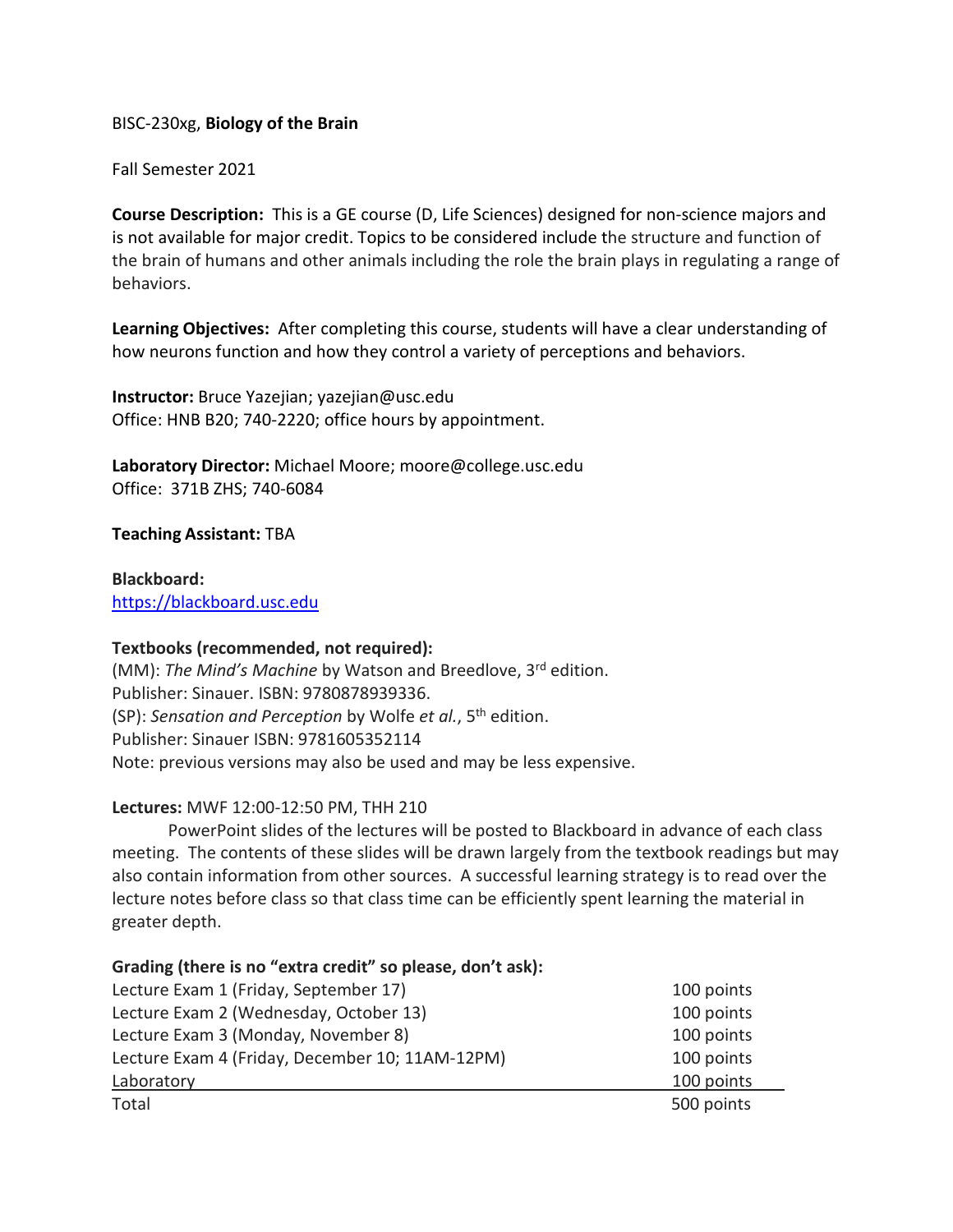#### **Lecture Exams:**

There will be four in-class exams that will consist of a mix of short-answer, multiple choice, true/false, fill-in-the-blank and matching type questions. Exams will cover information given in lectures only; laboratory performance will be covered separately in the labs (see below). The final exam will cover material since the third exam. If you arrive late for an exam and another student has already finished their exam and left the exam room you will not be permitted to take the exam and will receive a score of zero for that exam.

### **Pass/No Pass Policy:**

Students taking this course with the Pass/No Pass option must have a final score equivalent to "C minus" or better to receive a "Pass." "No Pass" will be assigned for final scores less than the equivalent of a "C minus."

## **Re-Grading of Exams:**

If you wish to have one or more exam questions re-graded you must submit a *written* request within one week of when your exam was returned to you. The entire answer will be regraded, not just the part you think deserves more credit. Your score may go up or down as a result of a re-grade.

#### **Missed Exams:**

No make-up exams will be given. Students who are unable to take an exam at the scheduled time must give written notification as soon as possible, preferably in advance. Students who miss an exam, assignment, quiz, etc. for a legitimate reason of *something out of their control* (*e.g.* a medical issue or a University-sanctioned event) must provide written documentation of said reason within seven days of the exam or assignment due date. Documentation must be sent to Dr. Moore. If documentation is not received within seven days the score for the missed assignment will be a zero. Upon receipt of valid documentation, the score for the missing assignment will be prorated. In other words, the score for the missed assignment will be the average of the score for the other like assignments. (For example, if exam 2 is missed, that score will become the average of exams 1, 3, and 4). Note that proration will only be done for one missed exam. This policy does not apply for the Fourth Exam which cannot be missed.

#### **Final Grade Determination:**

Grades will be assigned on a curve, based on the total number of points earned in the course. After each exam a curve will be given by the instructors to indicate roughly what letter grade corresponds to students' current number of points. Specifically, you will be provided with the current course average and a provisional letter grade scale. Please remember that the course mean provided on Blackboard is provisional as it is based on the number of points possible at that point in the course. Only the total number of points earned by the end of the semester will determine course grades.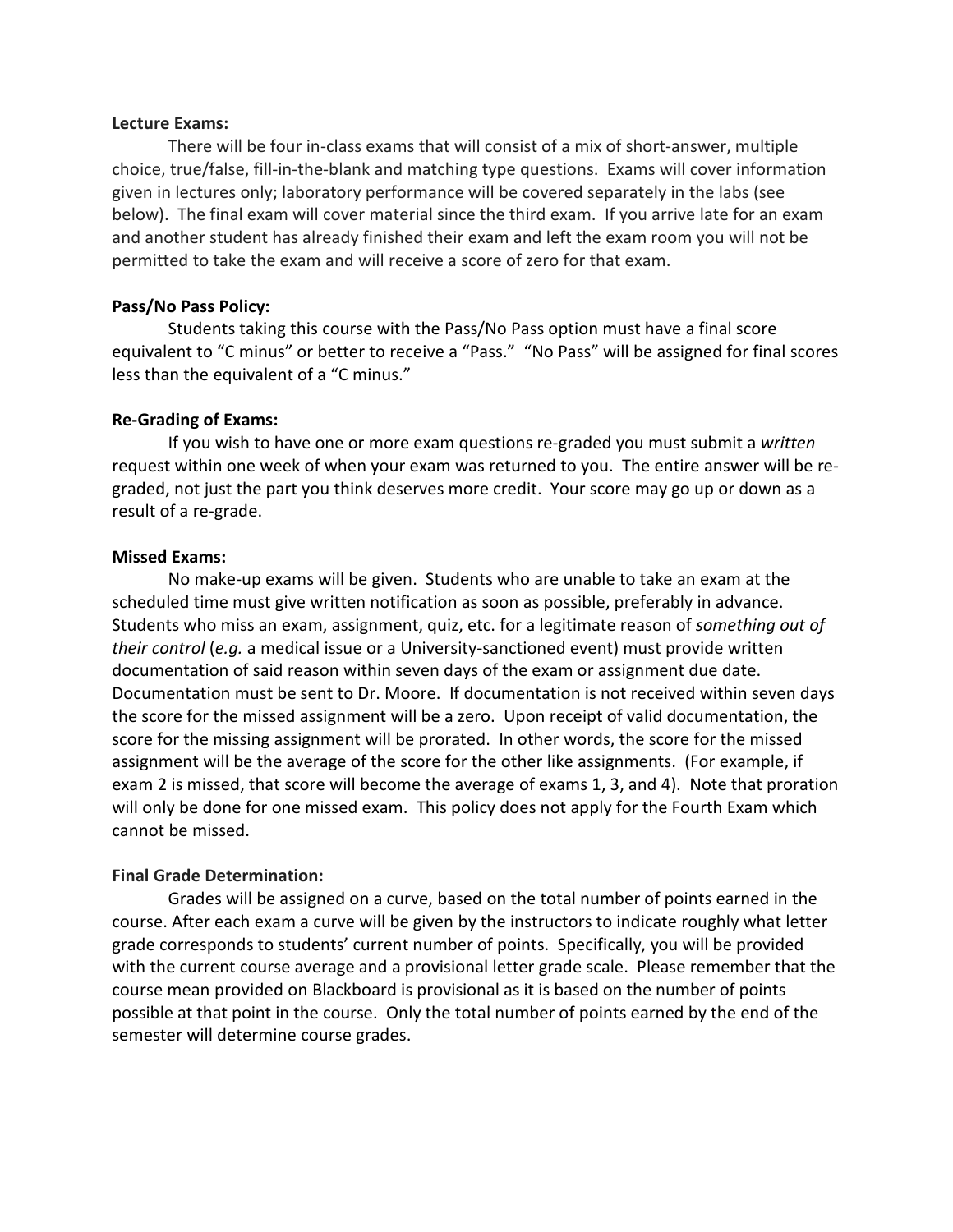#### **Lecture Schedule:**

| Lecture #      | <b>Date</b>      | <b>Topic</b>                                         | <b>Reading</b>                 |
|----------------|------------------|------------------------------------------------------|--------------------------------|
| $\mathbf{1}$   | M 8/23           | Introduction to and overview of the course.          |                                |
| $\overline{2}$ | W 8/25           | Evolution of the brain.                              | MM: Chapter 1                  |
| 3              | F 8/27           | Structure and organization of the nervous system I.  | MM: Chapter 2                  |
|                |                  |                                                      | SP: Chapter 1                  |
| $\overline{4}$ | M 8/30           | Structure and organization of the nervous system II. | MM: Chapter 2                  |
|                |                  |                                                      | SP: Chapter 1                  |
| 5              | W <sub>9/1</sub> | Cells of the nervous system.                         | MM: Chapters 2,                |
|                |                  |                                                      | 13                             |
|                |                  |                                                      | SP: Chapter 1                  |
| 6              | F 9/3            | Development of the nervous system.                   | MM: Chapters 2,                |
|                |                  |                                                      | 13                             |
|                |                  |                                                      | SP: Chapter 1                  |
|                | M 9/6            | University Holiday (Labor Day)                       |                                |
| $\overline{7}$ | W 9/8            | Electrical properties of neurons.                    | MM: Chapter 3                  |
|                |                  |                                                      | SP: Chapter 1                  |
| 8              | F 9/10           | Neurophysiology.                                     | MM: Chapter 3;                 |
|                |                  |                                                      | SP: Chapter 1                  |
| 9              | M 9/13           | The importance of myelination.                       | MM: Chapter 3;                 |
|                |                  |                                                      | SP: Chapter 1                  |
|                | W 9/15           | Review for Exam 1.                                   |                                |
|                | F 9/17           | Exam 1, 100 points (covers lectures 1-9).            |                                |
| 10             | M 9/20           | Neuronal communication at synapses.                  | MM: Chapter 4                  |
| 11             | W 9/22           | Synaptic summation and integration.                  | MM: Chapter 4                  |
| 12             | F 9/24           | The somatosensory system.                            | MM: Chapter 5                  |
|                |                  |                                                      | SP: Chapter 13                 |
| 13             | M 9/27           | Sound and hearing I.                                 | MM: Chapter 5                  |
|                |                  |                                                      | SP: Chapters 9,10              |
| 14             | W 9/29           | Sound and hearing II.                                | MM: Chapter 5                  |
|                |                  |                                                      | SP: Chapters 9,10              |
| 15             | F 10/1           | The vestibular system I.                             | MM: Chapter 5                  |
|                |                  |                                                      | SP: Chapter 12                 |
| 16             | M 10/4           | The vestibular system II.                            | MM: Chapter 5                  |
|                |                  |                                                      | SP: Chapter 12                 |
| 17             | W 10/6           | Olfactory system.                                    | MM: Chapter 5                  |
|                |                  |                                                      | SP: Chapter 14                 |
| 18             | F 10/8           | Gustatory system.                                    | MM: Chapter 5                  |
|                |                  |                                                      | SP: Chapter 15                 |
|                | M 10/11          | Review for Exam 2.                                   |                                |
|                | W 10/13          | Exam 2, 100 points (covers lectures 10-18).          |                                |
|                | F 10/15          | University Holiday (Fall Break)                      |                                |
| 19             | M 10/18          | The eye and optics.                                  | MM: Chapter 7<br>SP: Chapter 5 |
|                |                  |                                                      |                                |
| 20             | W 10/20          | From retina to brain.                                | MM: Chapter 7<br>SP: Chapter 5 |
| 21             | F 10/22          | Visual processing by the brain.                      | MM: Chapter 7                  |
|                |                  |                                                      | SP: Chapter 5                  |
| 22             | M 10/25          | Color vision.                                        | SP: Chapter 5                  |
| 23             |                  |                                                      |                                |
|                | W 10/27          | Perception of objects.                               | MM: Chapter 4                  |